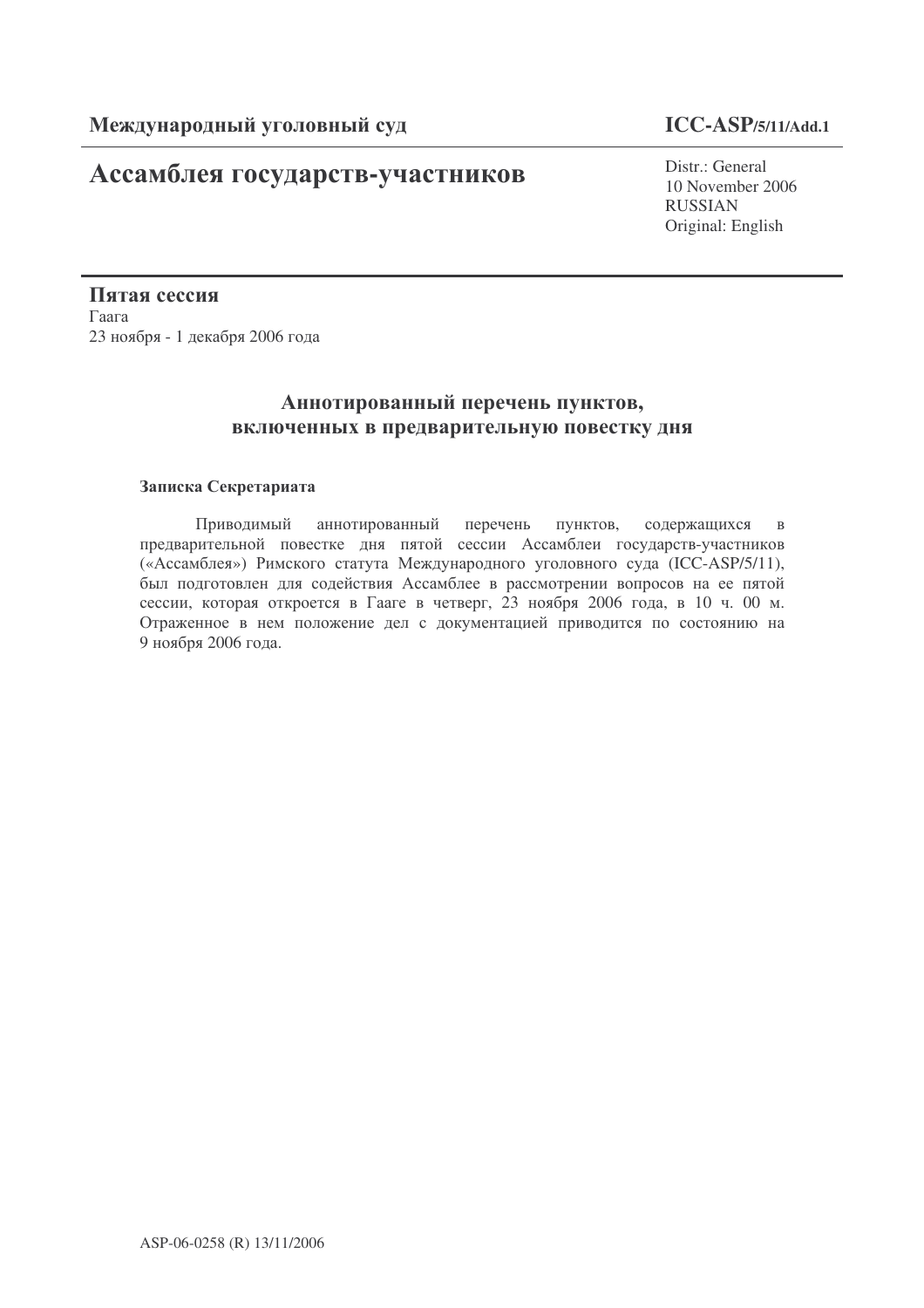# Аннотированный перечень пунктов, включенных в предварительную повестку дня

#### $1.$ Открытие сессии Председателем

В соответствии с пунктом 6 статьи 112 Римского статута очередные сессии Ассамблеи государств-участников («Ассамблея») проводятся один раз в год. В соответствии с правилом 5 Правил процедуры Ассамблеи государств-участников («Правила процедуры»)<sup>1</sup> Ассамблея на 4-м заседании своей четвертой сессии 3 декабря 2005 года постановила, что она проведет свою пятую сессию в Гааге продолжительностью в восемь дней в ноябре-декабре 2006 года, а возобновленную часть этой сессии продолжительностью не менее трех дней для заседаний Специальной рабочей группы по преступлению агрессии в 2007 году в Нью-Йорке. Точные сроки этих лвух мероприятий должны быть определены Бюро Ассамблеи<sup>2</sup>. На совешании, состоявшемся 13 января 2006 года, Бюро постановило созвать пятую сессию 23 ноября - 1 декабря 2006 года, а возобновленную пятую сессию - 29-31 января 2007 гола.

На 5-м заседании своей третьей сессии 9 сентября 2004 года Ассамблея избрала г-на Бруно Стагне Угарте (Коста-Рика) Предселателем Ассамблеи на период с четвертой по шестую сессии<sup>3</sup>. В правиле 30 Правил процедуры предусматривается, что Председатель открывает каждое пленарное заседание сессии.

#### $2.$ Минута молчания, посвященная молитве или размышлению

В соответствии с правилом 43 Правил процедуры непосредственно после открытия первого пленарного заседания и непосредственно перед закрытием заключительного пленарного заседания Председатель предлагает представителям соблюсти минуту молчания, посвященную молитве или размышлению.

#### $3.$ Утверждение повестки дня

К очередным сессиям применимы правила 10-13 и 18-22 Правил процедуры, касающиеся повестки лня.

В соответствии с правилами 10 и 11 Правил процедуры предварительные повестки дня пятой сессии (ICC-ASP/5/11) и возобновленной пятой сессии (ICC-ASP/5/24) были изданы соответственно 4 сентября и 6 ноября 2006 года. Согласно правилу 19 Правил процедуры повестка дня должна представляться Ассамблее для утверждения.

 $^{-1}$ Официальные отчеты Ассамблеи государств-участников Римского статута Международного уголовного суда, первая сессия, Нью-Йорк, 3-10 сентября 2002 года (издание Организации

Объединенных Наций, в продаже под No. R.03.V.2 и исправление), часть П.С.<br><sup>2</sup> Официальные отчеты Ассамблеи государств-участников Римского статута Международного уголовного суда, четвертая сессия, Гаага, 28 ноября - 3 декабря 2005 года (издание Международного уголовного суда, ICC-ASP/4/32), часть I.B.17, пункт 40.

 $3$  Официальные отчеты Ассамблеи государств-участников Римского статута Международного уголовного суда, третья сессия, Гаага, 6-10 сентября 2004 года (издание Международного уголовного суда, ICC-ASP/3/25), часть I.B, пункт 45. В соответствии с правилом 29 Правил процедуры Председатель избирается на трехгодичный срок.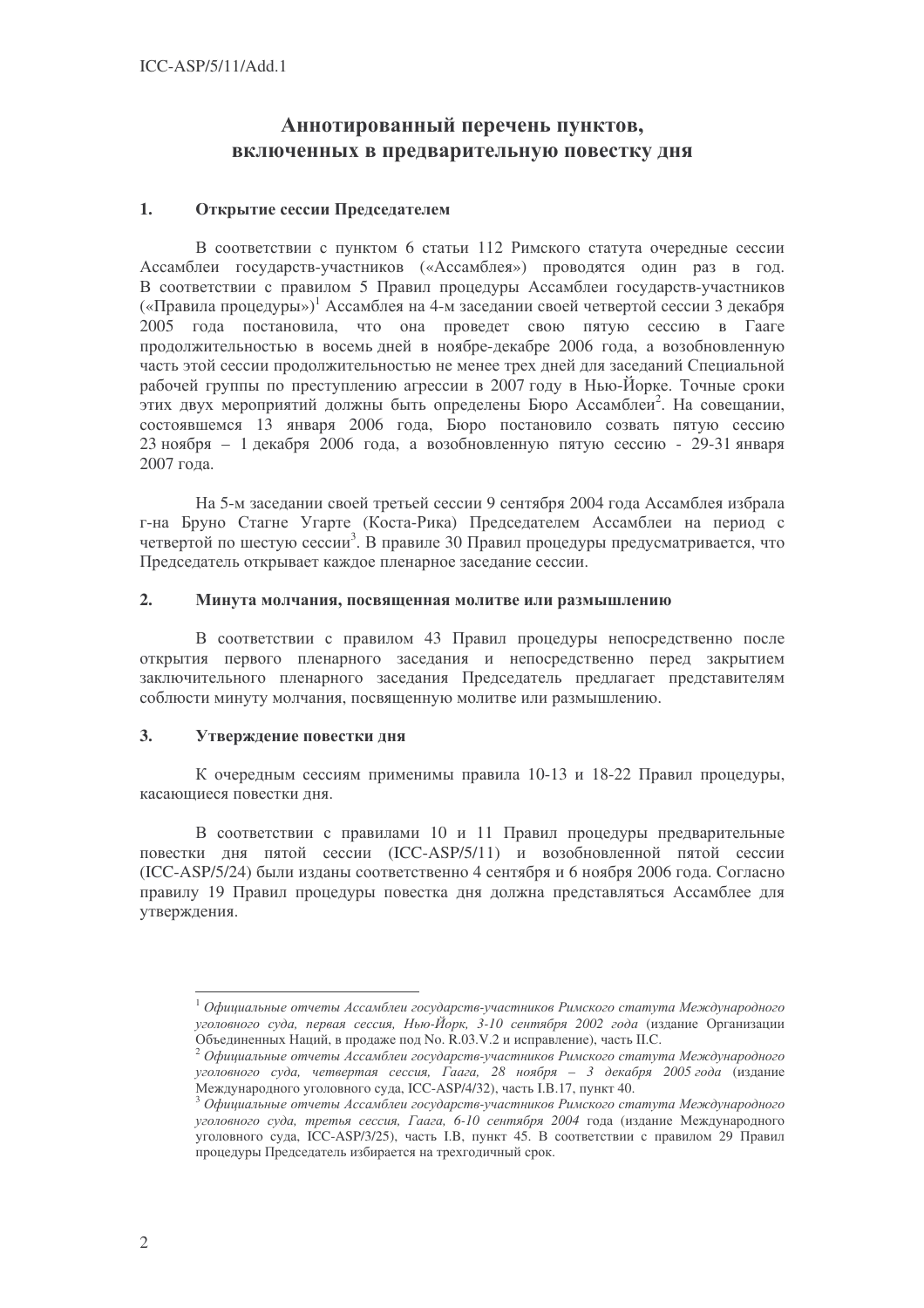### Документация

### Предварительная повестка дня (ICC-ASP/5/11)

#### $\overline{4}$ . Государства, имеющие задолженность

В соответствии с пунктом 8 статьи 112 Римского статута «государствоучастник, имеющее задолженность по выплате взносов для покрытия расходов Суда, не имеет права голоса в Ассамблее и в Бюро, если сумма его задолженности равняется или превышает сумму причитающихся с него взносов за предыдущие два полных года».

На своей четвертой сессии Ассамблея приняла к сведению доклад Бюро о задолженности государств-участников<sup>4</sup> и содержащиеся в нем рекомендации и предложила Бюро доложить пятой сессии Ассамблеи государств-участников о положении дел с задолженностью по взносам, в том числе, по мере необходимости, о предложениях относительно мер содействия своевременной, полной и безусловной выплате начисленных взносов и авансов на покрытие расходов Суда. Кроме того, Ассамблея постановила, что просьбы о предоставлении исключения в соответствии с пунктом 8 статьи 112 Римского статута представляются государствами-участниками Секретариату Ассамблеи по крайней мере за месяц до начала сессии Бюлжетнофинансового комитета («Комитет»), с тем чтобы облегчить рассмотрение таких просьб Комитетом, и что Комитет должен консультироваться с Ассамблеей государствучастников, прежде чем Ассамблея принимает решение по каким-либо просьбам в отношении предоставления исключения в соответствии с пунктом 8 статьи 112 Римского статута<sup>5</sup>.

На своей шестой сессии Комитет согласился с тем, что Председателю следует обратиться к трем своим членам с просьбой собраться на один или два дня непосредственно перед седьмой сессией для рассмотрения просьб об исключении в соответствии с решением Ассамблеи. Три члена Комитета будут собираться в неофициальном порядке и представлять свои замечания Комитету в целом. В свою очередь Комитет будет принимать рекомендации для Ассамблеи. Такая система будет впервые применена в 2006 году, а затем Комитет рассмотрит ее<sup>6</sup>.

### Документация

Доклад Бюджетно-финансового комитета о работе его шестой сессии  $(ICC-ASP/5/1)$ 

Доклад Бюджетно-финансового комитета о работе его седьмой сессии (ICC-ASP/5/23 и Add.1)

Локлал Бюро о залолженности государств-участников (ICC-ASP/5/27)

 $4$  ICC-ASP/4/14.

 $5$  Официальные отчеты Ассамблеи государств-участников Римского статута Международного уголовного суда, четвертая сессия, Гаага, 28 ноября - 3 декабря 2005 года (издание Международного уголовного суда, ICC-ASP/4/32), часть III, ICC-ASP/4/Res.4, пункты 40, 43 и 44 постановляющей части.

 $6$  ICC-ASP/5/1, пункты 15-16.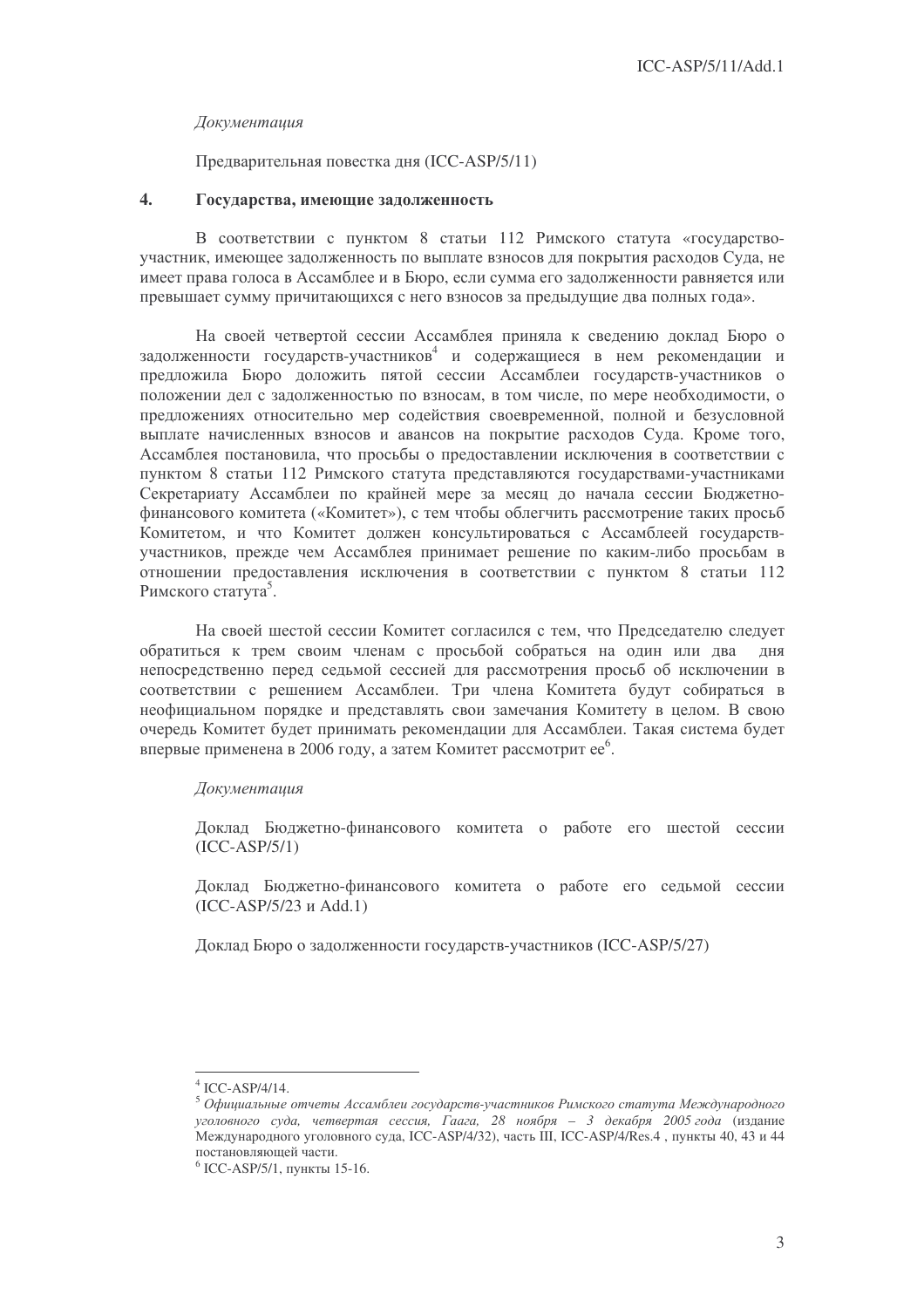#### 5. Полномочия представителей государств на четвертой сессии

#### Назначение Комитета по проверке полномочий  $a)$

### **b)** Доклад Комитета по проверке полномочий

Вопросы представительства и полномочий регулируются правилами 23-28 Правил процедуры. В соответствии с правилом 24 полномочия представителей государств-участников и имена их заместителей и советников представляются в Секретариат по мере возможности не позднее чем в течение 24 часов после открытия сессии. Полномочия предоставляются главой государства или правительства либо министром иностранных дел или любым лицом, уполномоченным одним из них.

В соответствии с правилом 25 Комитет по проверке полномочий, состоящий из представителей девяти государств-участников, которые назначаются Ассамблеей в начале каждой сессии по предложению Председателя, проверяет полномочия представителей государств-участников и без задержек представляет доклад Ассамблее.

#### 6. Организация работы

Ассамблея рассмотрит и примет программу работы в начале сессии на основе предложения Бюро.

#### 7. Общие прения

Документация отсутствует

#### 8. Выборы членов Совета управляющих Целевого фонда для потерпевших

Ассамблея своей резолюцией ICC-ASP/1/Res.6 учредила Целевой фонд для потерпевших от преступлений, подпадающих под юрисдикцию Суда, и семей таких потерпевших, а также Совет управляющих Целевого фонда для потерпевших.

К соответствующим резолюциям по порядку выдвижения кандидатур и проведения выборов членов Совета относятся ICC-ASP/1/Res.6 и ICC-ASP/1/Res.7 от 9 сентября 2002 года. В соответствии с последней резолюцией государства-участники выдвигают кандидатуры в установленные для выдвижения сроки, которые определяются Бюро Ассамблеи государств-участников. Кроме того, кандидатуры, выдвинутые до или после периода выдвижения, не рассматриваются. В этой связи Бюро решило установить, что период выдвижения кандидатур будет длиться 12 недель  $-$  с 5 июня по 27 августа 2006 года. В соответствии с пунктом 4 резолюции ICC-ASP/1/Res.5 Председатель четыре раза продлевал период выдвижения кандидатур. В четвертый раз период выдвижения кандидатур был продлен до 19 ноября 2006 года.

В приложении к резолюции ICC-ASP/1/Res.6 предусматривается, что в состав Совета входят пять членов, которые избираются сроком на три года и могут быть один раз переизбраны. Они служат в личном качестве на безвозмезлной основе. В нем предусматривается также, что Ассамблея избирает членов Совета, среди которых не должно быть двух граждан одного и того же государства, на основе принципа справедливого географического распределения и с учетом необходимости обеспечения справедливого соотношения мужчин и женщин и справедливой представленности основных правовых систем мира. Члены Совета должны отличаться высокими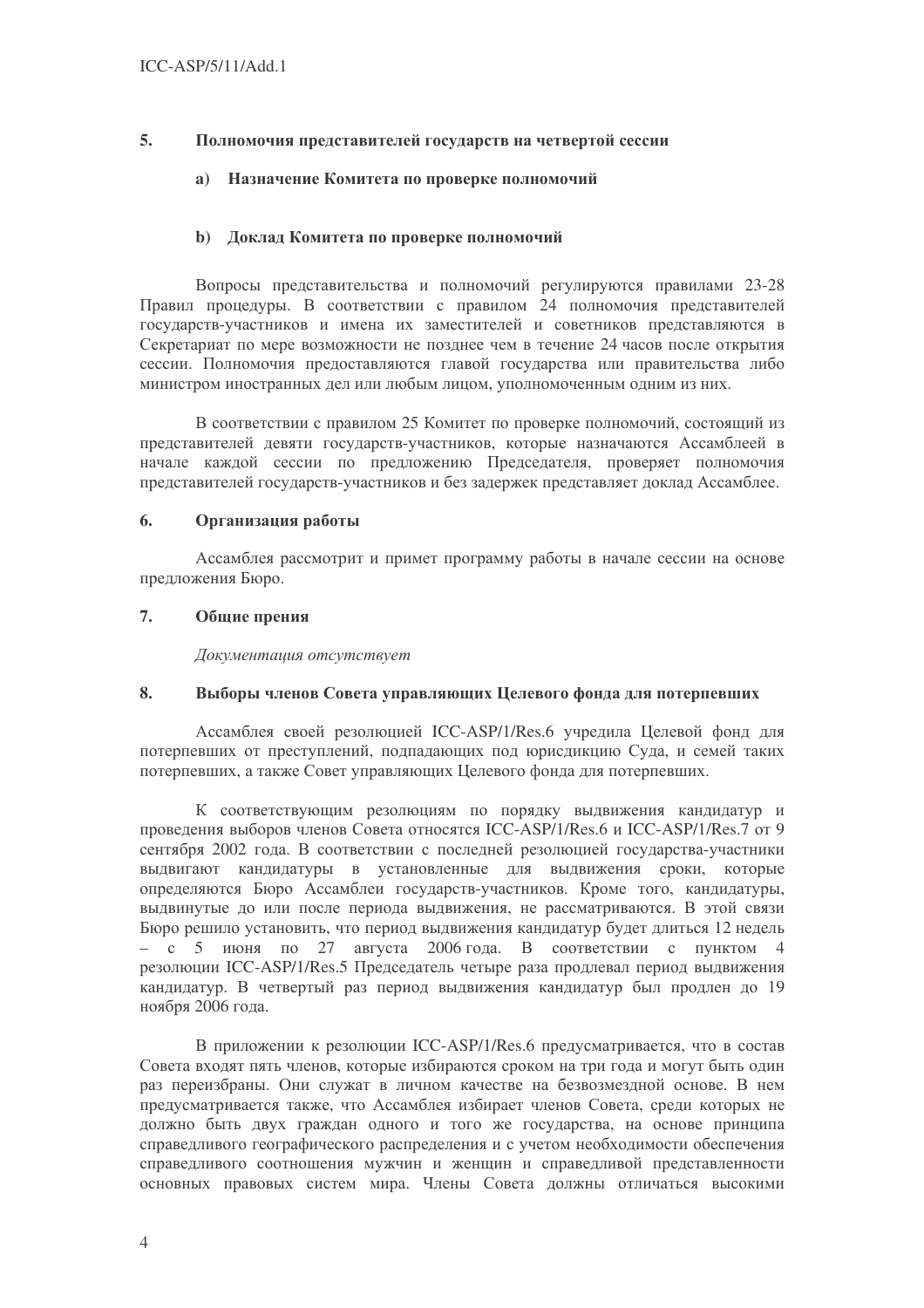моральными качествами, являться беспристрастными и независимыми и обладать компетенцией в области оказания помощи жертвам тяжких преступлений.

Кроме того, в резолюции ICC-ASP/1/Res.7 предусматривается, что места в Совете распределяются следующим образом:

- африканские государства 1 место;
- азиатские государства 1 место;
- $\bullet$ восточноевропейские государства - 1 место;
- Группа государств Латинской Америки и Карибского бассейна 1 место;
- запалноевропейские и другие государства 1 место.

#### $9<sub>1</sub>$ Доклад о деятельности Бюро

В соответствии с пунктом 2(с) статьи 112 Римского статута Ассамблея рассматривает доклады и деятельности Бюро и принимает в связи с ними соответствующие меры.

### Документация

Доклад Бюро о ратификации и осуществлении Римского статута и участии в работе Ассамблеи государств-участников (ICC-ASP/5/26)

#### $10.$ Доклад о деятельности Суда

В соответствии с пунктом 2(b) статьи 112 Римского статута Ассамблея представляет Президиуму, Прокурору и Секретарю административный обзор по вопросам управления делами Суда. В соответствии с пунктом 5 статьи 112 Римского статута Председатель Суда, Прокурор и Секретарь или их представители могут участвовать в заседаниях Ассамблеи. Как предусматривается в правиле 34 Правил процедуры, они могут выступать с устными или письменными заявлениями и представлять информацию по любому рассматриваемому вопросу. Соответственно, Председатель Суда представит доклад о деятельности Суда за период, прошедший после проведения предыдущей сессии Ассамблеи.

### Документация

Доклад о деятельности Суда (ICC-ASP/5/15)

#### $11<sub>1</sub>$ Рассмотрение и принятие бюджета на пятый финансовый год

В соответствии с пунктом 2(d) статьи 112 Римского статута Ассамблея рассматривает и принимает бюджет Суда.

В положении 3 Финансовых положений и правил Суда предусматривается, что предлагаемый бюджет по программам на каждый финансовый период составляется Секретарем и представляется государствам-участникам, а также Бюджетнофинансовому комитету для рассмотрения. Бюджетно-финансовый комитет представляет Ассамблее соответствующие рекомендации.

На своей третьей сессии Ассамблея одобрила рекомендацию Бюджетнофинансового комитета о том, чтобы Суд включал в будущие доклады о работе данные о финансовой деятельности и информацию о достигнутых, а не конечных результатах.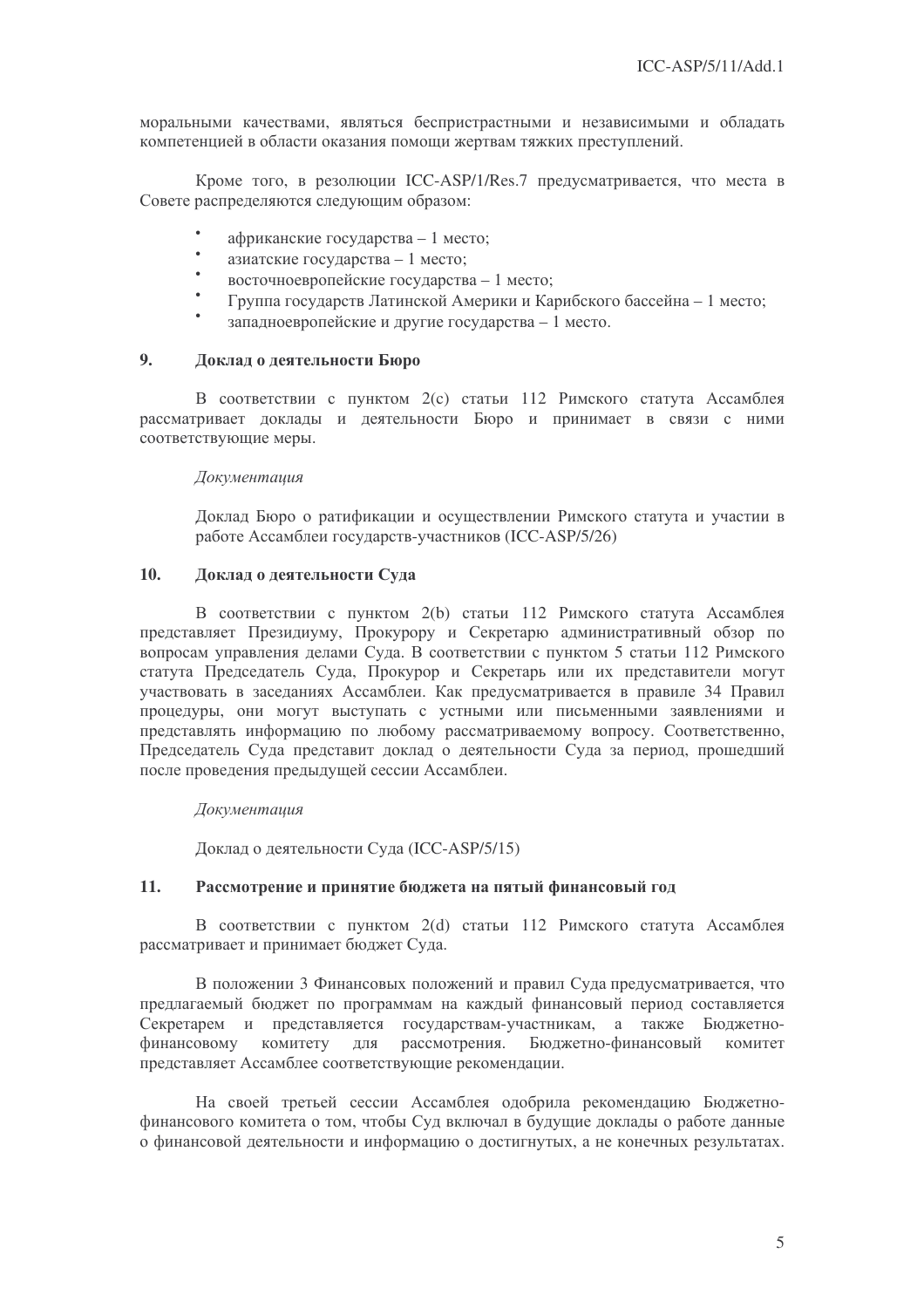Такая информация должна ежегодно представляться Ассамблее через Комитет либо в проекте бюджета по программам, либо в отдельном докладе о работе<sup>7</sup>.

### Документация

Report to the Assembly of States Parties on the activities and projects of the Board of Directors of the Trust Fund for Victims for the period 16 August 2005 to 30 June 2006 (ICC-ASP/5/8 and Corr.1 (French only))

Предлагаемый бюджет по программам Международного уголовного суда на 2007 год (ICC-ASP/5/9 и Corr.1\* (English only) и Corr.2)

Доклад об исполнении бюджета Международного уголовного суда по состоянию на 31 августа 2006 года (ICC-ASP/5/13)

Доклад об изменении финансового года Суда (ICC-ASP/5/22)

Доклад Бюджетно-финансового комитета о работе его седьмой сессии (ICC-ASP/5/23 Add.1)

Доклад Ассамблее государств-участников о ва рианта х обеспечения надлежащей адвокатской защиты обвиняемых (ICC-ASP/3/16) - новая информация по приложению 2: подробная информация о системе оплаты правовой помощи MУC (ICC-ASP/5/INF.1)

### 12. Рассмотрение докладов об аудите

## **a)** Внешний аудитор

В положении 12 Финансовых положений и правил предусматривается, что Ассамблея назначает Аудитора для проведения аудитов в соответствии с общепринятыми обычными нормами ревизии с учетом любых специальных указаний Ассамблеи и в соответствии с дополнительными полномочиями, изложенными в приложении к Финансовым положениям и правилам. На 11-м заседании своей первой сессии 22 апреля 2003 года Ассамблея была проинформирована о том, что Бюро, действуя в соответствии с делегированными Ассамблеей полномочиями<sup>8</sup>, назначило Аудитором Суда на четырехлетний срок Национальное финансово-ревизионное управление Соединенного Королевства Великобритании и Северной Ирландии<sup>9</sup>.

В соответствии с положением 12.7 Аудитор составляет доклад об аудите финансовых ведомостей и соответствующих таблиц, касающихся отчетности за финансовый период. В соответствии с положениями 12.8 и 12.9 доклады об аудите до их представления Ассамблее изучаются Секретарем Суда и Бюджетно-финансовым комитетом. Ассамблея рассматривает и утверждает финансовые ведомости и доклады об аудите, представленные ей Бюджетно-финансовым комитетом.

 $^7$  Официальные отчеты Ассамблеи государств-участников Римского статута Международного уголовного суда, третья сессия, Гаага, 6-10 сентября 2004 года (издание Международного уголовного суда, ICC-ASP/3/25), часть II.A.8(b), пункт 50 и часть II.A.1, пункт 4.

 $^{\text{8}}$  Официальные отчеты Ассамблеи государств-участников Римского статута Международного уголовного суда, первая сессия, Нью-Йорк, 3-10 сентября 2002 года (издание Организации Объединенных Наций, в продаже под No. R.03.V.2 и исправление), часть I, пункт 29.

<sup>&</sup>lt;sup>9</sup> Официальные отчеты Ассамблеи государств-участников Римского статута Международного уголовного суда, первая сессия (первая и вторая возобновленные части), Нью-Йорк, 3-7 февраля и 21-23 апреля 2003 года (издание Организации Объединенных Наций, ICC-ASP/1/3/Add.1), часть I, пункт 40.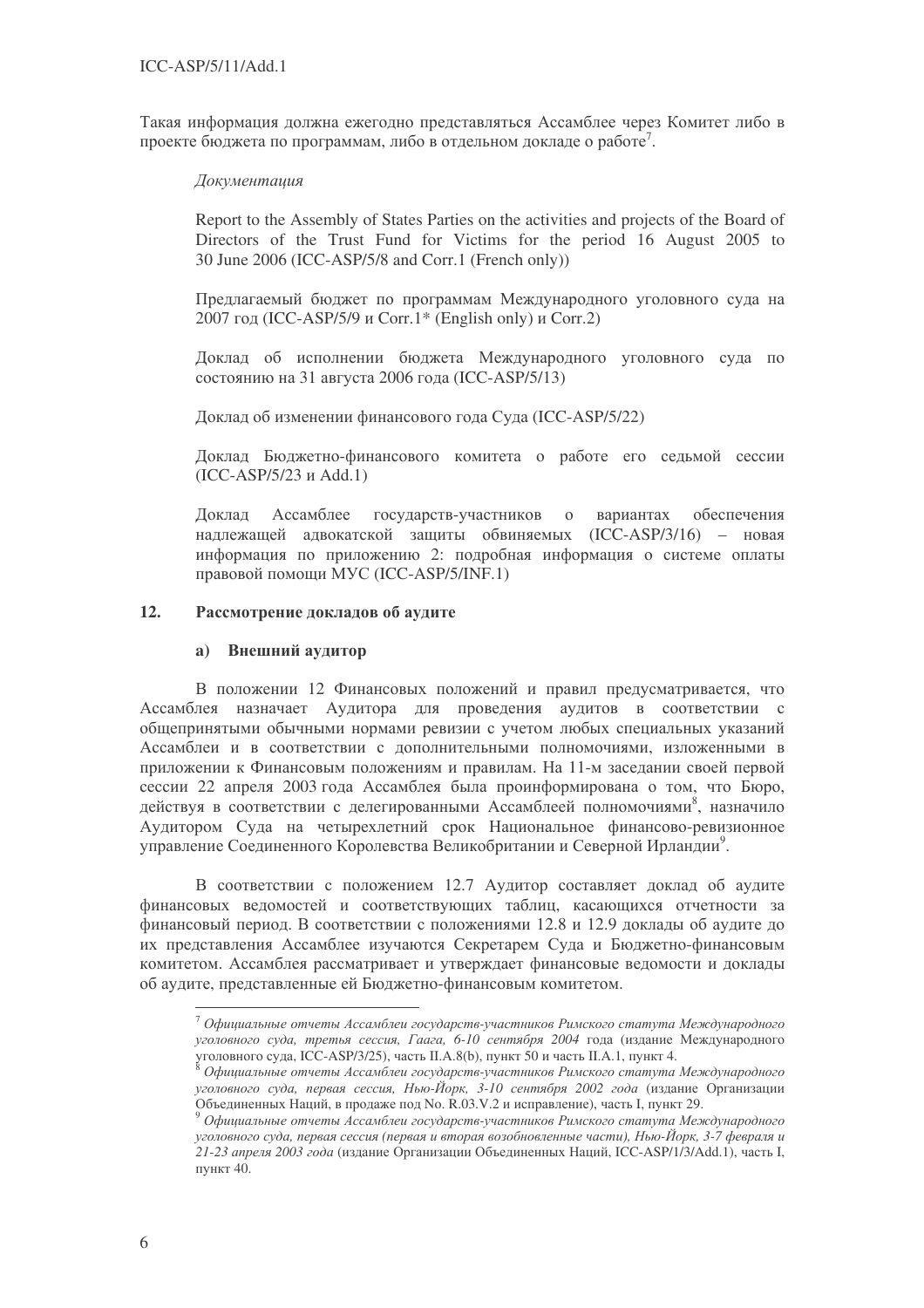### Документация

Финансовые ведомости за период с 1 января по 31 декабря 2005 года (ICC-ASP/5/2)

Целевой фонд для потерпевших: финансовые ведомости за период с 1 января по 31 декабря 2005 года (ICC-ASP/5/3)

Доклад Бюджетно-финансового комитета о работе его седьмой сессии (ICC-ASP/5/23 Add.1)

### **b)** Доклад Управления внутренней ревизии

На своей второй сессии Ассамблея одобрила рекомендацию Бюджетнофинансового комитета о том, чтобы внутренний ревизор имел возможность независимо принимать решения в отношении своей годовой программы работы, в том числе по любым вопросам, поставленным Комитетом, и представлял Ассамблее через Комитет ежегодный доклад о деятельности Управления<sup>10</sup>.

### Документация

Доклад Управления внутренней ревизии (ICC-ASP/5/5)

Доклад Бюджетно-финансового комитета о работе его седьмой сессии (ICC-ASP/5/23 Add.1)

### 13. Назначение Внешнего аудитора

Положение 12 Финансовых положений и правил предусматривает, что Ассамблея назначает Аудитора для проведения аудитов в соответствии с общепринятыми обычными нормами аудита с учетом любых специальных указаний Ассамблеи государств-участников и в соотве в соответствии с дополнительными полномочиями, изложенными в приложении к Финансовым положениям и правилам. На 11-м заседании своей первой сессии 22 апреля 2003 года Ассамблея была проинформирована о том, что Бюро, действуя в соответствии с делегированными Ассамблеей полномочиями<sup>11</sup>, назначило Аудитором Суда на четырехлетний срок Национальное финансово-ревизионное управление Соединенного Королевства Великобритании и Северной Ирландии.<sup>12</sup>

 $^{10}$  Официальные  $<sub>OMU</sub>$  $<sub>OMU</sub>$ </sub></sub> Ассамблеи государств-участников Римского статута Международного уголовного суда, вторая сессия, Нью-Йорк, 8-12 сентября 2003 года (издание Организации Объединенных Наций, в продаже под No. R.03.V.13), часть II.A.1, пункт 1 и часть II.A.6, пункт 29.

 $^{11}$  Официальные отчеты Ассамблеи государств-участников Римского статута Международного уголовного суда, первая сессия, Нью-Йорк, 3-10 сентября 2002 года (издание Организации Объединенных Наций, в продаже под No. R.03.V.2 и исправление), часть I, **ПУНКТ 29.** 

 $^{12}$  Официальные отчеты Ассамблеи государств-участников Римского статута Международного уголовного суда, первая сессия (первая и вторая возобновленные части), Нью-Йорк, 3-7 февраля и 21-23 апреля 2003 года (издание Организации Объединенных Наций, ICC-ASP/1/3/Add.1), часть I, пункт 40.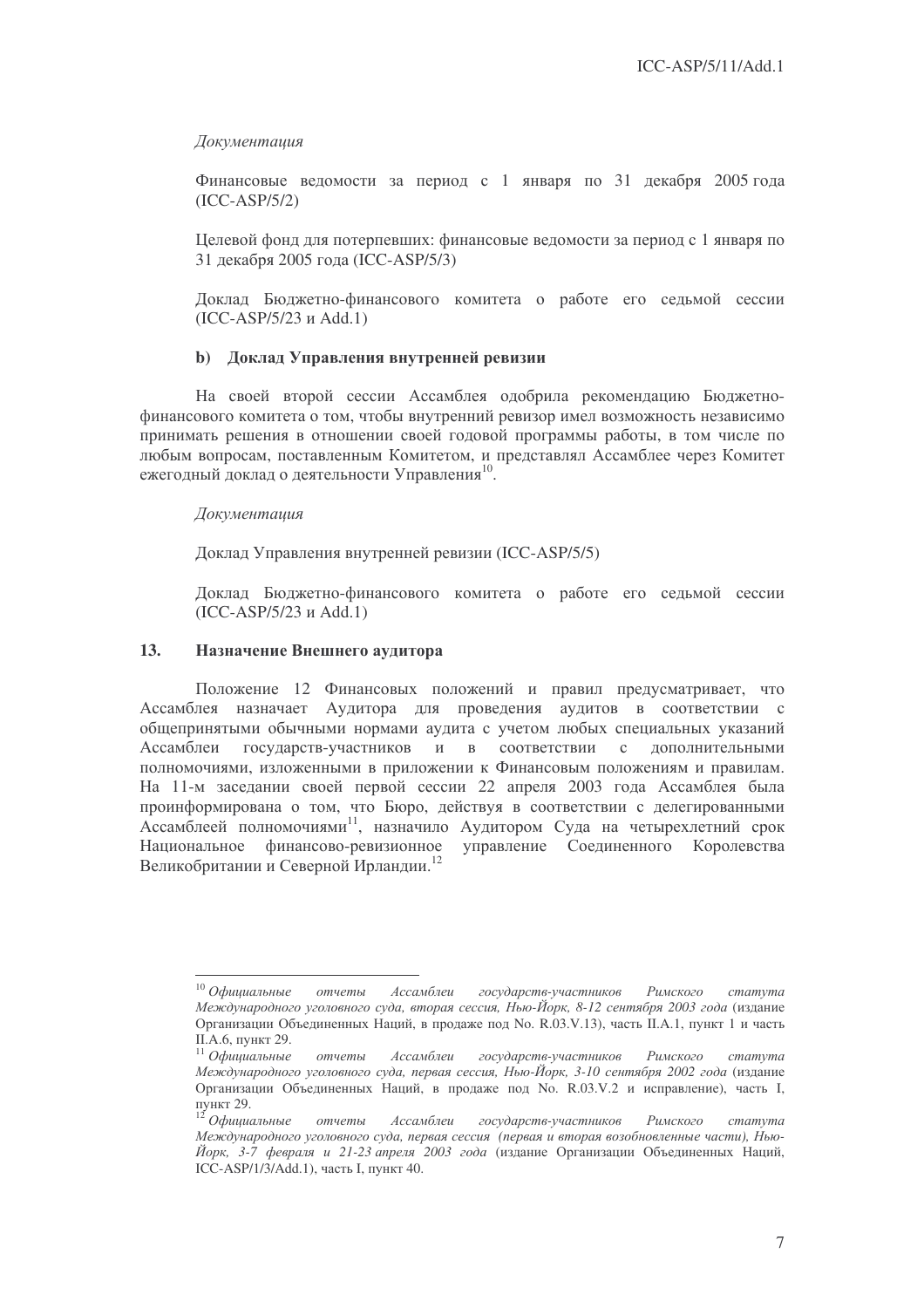На своей четвертой сессии в соответствии с просьбой Бюро Ассамблея провела предварительное рассмотрение вопроса о назначении Внешнего аудитора на четырехлетний период 2007-2010 годов. Ассамблея была проинформирована о том, что в соответствии с нынешними условиями назначения Внешний аудитор проведет аудит деятельности за четыре финансовых периода (2002-2003 годы, 2004 год, 2005 год и 2006 год). Соответственно, Внешний аудитор, назначенный на второй четырехлетний период, проведет аудит по финансовым периодам 2007-2010 годов.

На той же сессии Ассамблея отметила, что она может пойти по пути проведения конкурса среди государств-участников или указать, что она, в принципе, склонна возобновить назначение нынешнего Внешнего аудитора на второй четырехлетний период. Ассамблея высказалась в пользу последнего варианта и постановила включить в предварительную повестку дня своей пятой сессии пункт, озаглавленный "Назначение Внешнего аудитора", а также просила Суд представить Ассамблее через Бюджетно-финансовый комитет доклад по срокам и условиям возобновления назначения до начала этой сессии<sup>13</sup>.

### **Локументаиия**

Доклад о повторном назначении Внешнего аудитора (ICC-ASP/5/4)

Доклад Бюджетно-финансового комитета о работе его седьмой сессии  $(ICC-ASP/5/23 \text{ u} Add.1)$ 

#### 14. Доклад Совета управляющих Целевого фонда для потерпевших

В своей резолюции ICC-ASP/1/Res.6 Ассамблея учредила Целевой фонд в интересах потерпевших от преступлений, подпадающих под юрисдикцию Суда, и семей таких потерпевших, а также Совет управляющих Целевого фонда в интересах потерпевших.

На 5-м заседании своей второй сессии, состоявшемся 12 сентября 2003 года, Ассамблея избрала пять членов Совета управляющих, срок полномочий которых начался с той же даты. В соответствии с пунктом 11 резолюции, которой был учрежден Целевой фонд, Совет должен представлять Ассамблее ежегодный доклад о мероприятиях и проектах Фонда.

### Документашия

Доклад Ассамблее государств-участников о мероприятиях и проектах Совета управляющих Целевого фонда для потерпевших за период с 16 августа 2005 года по 30 июня 2006 года (ICC-ASP/5/8)

Доклад Бюджетно-финансового комитета о работе его седьмой сессии  $(ICC-ASP/5/23 \text{ и Add.1})$ 

 $13$  Официальные Римского Ассамблеи государств-участников отчеты  $c$ mamyma Международного уголовного суда, четвертая сессия, Гаага, 28 ноября – 3 декабря 2005 года (издание Международного уголовного суда, ICC-ASP/4/32), часть II.В.3(g), пункты 44 и 45.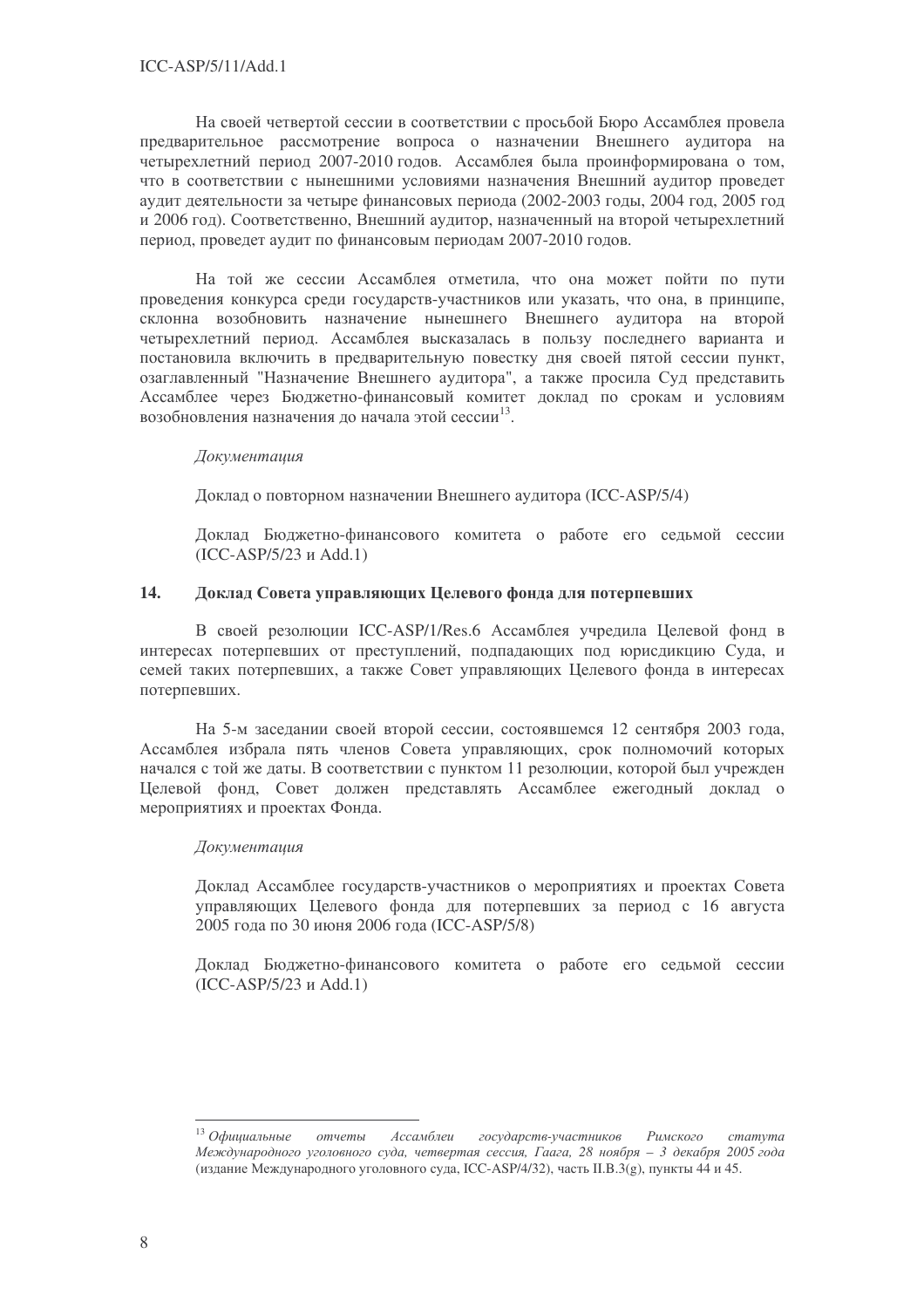#### 15. Доклад Специальной рабочей группы по преступлению агрессии

В своей резолюции ICC-ASP/1/Res.1 Ассамблея постановила учрелить Специальную рабочую группу по преступлению агрессии, открытую на равноправной основе для всех государств-членов Организации Объединенных Наций или членов специализированных учреждений и Международного агентства по атомной энергии, с целью выработки предложений относительно положения об агрессии для представления на рассмотрение Ассамблее в ходе конференции по обзору с целью принятия приемлемого положения о преступлении агрессии для включения его в Статут согласно соответствующим положениям Статута. Ассамблея постановила далее, что Специальная рабочая группа будет собираться в ходе очередных сессий Ассамблеи или в любое другое время, которое Ассамблея сочтет целесообразным и возможным.

На 8-м заседании своей возобновленной первой сессии, состоявшемся 7 февраля 2003 года, Ассамблея, помимо прочего, постановила на основе предложения Бюро, что Специальная рабочая группа будет собираться в ходе ежегодных сессий Ассамблеи, начиная с ее второй сессии в 2003 году. Она также постановила, что для проведения заседаний Специальной рабочей группы должно выделяться два-три заселания Ассамблеи и что, по мере необходимости, такая схема должна использоваться ежегодно.

На своей четвертой сессии в 2005 году Ассамблея, в частности, постановила, что Специальной рабочей группе будет выделено в 2006-2008 годах десять отдельных дней для проведения заседаний в Нью-Йорке в ходе возобновленных сессий и что, по мере необходимости, она будет проводить межсессионные совещания<sup>14</sup>. Она также постановила провести свою пятую возобновленную сессию не менее чем трехдневной продолжительностью для заседаний Специальной рабочей группы по преступлению агрессии в 2007 году в Нью-Йорке. Со своей стороны Бюро на заседании, состоявшемся 13 января 2006 года, приняло решение по конкретным срокам и созыву возобновленной пятой сессии в Центральных учреждениях Организации Объеденных Наций в Нью-Йорке в период с 29 по 31 января 2007 года<sup>15</sup>.

Неофициальное межсессионное совещание Рабочей группы прошло в Принстоне, Нью-Джерси, Соединенные Штаты Америки, с 8 по 11 июня 2006 года.

### **Локументаиия**

Записка Секретариата (ICC-ASP/5/SWGCA/INF.1)

#### 16. Долгосрочные бюджетные последствия положений о пенсионном плане для судей

На своей третьей сессии и в резолюции ICC-ASP/3/Res.3 (добавление 2 к приложению) Ассамблея приняла положения о пенсионном плане для судей при том условии, в частности, что план не будет предполагать внесения взносов и будет непосредственно финансироваться за счет бюджета Суда. На той же сессии Ассамблея также просила Бюджетно-финансовый комитет рассмотреть долгосрочные бюджетные последствия положений относительно пенсионного плана для судей и доложить о них

 $14$  Офишальные Ассамблеи отчеты государств-участников Римского  $c$ mamvma Международного уголовного суда, четвертая сессия, Гаага, 28 ноября - 3 декабря 2005 года (издание Международного уголовного суда, ICC-ASP/4/32), часть III, резолюция ICC-ASP/4/Res.4. TIVHKT 37.

<sup>&</sup>lt;sup>15</sup> Там же, пункт 53.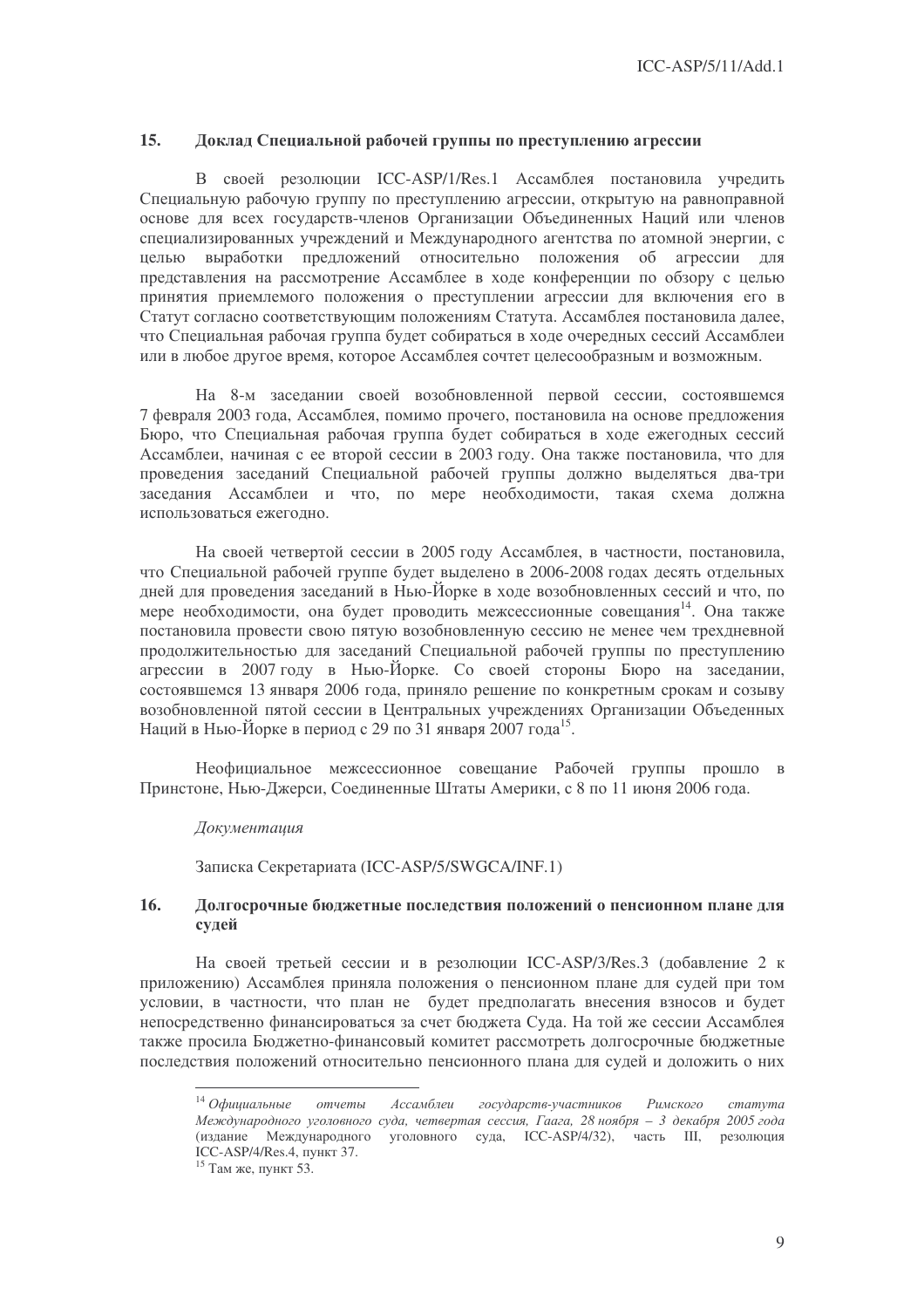начала четвертой сессии Ассамблеи с принятия целью обеспечения  $\pi$ o соответствующих бюджетных положений<sup>16</sup>.

На своей четвертой сессии Ассамблея, основываясь на пунктах 90-99 доклада Комитета о работе его пятой сессии<sup>17</sup>, согласилась с рекомендациями Бюджетнофинансового комитета о том, что пенсионный план для судей должен финансироваться на основе накопления и что пенсионный фонд должен иметь внешнее управление. Ассамблея также просила Суд представить Комитету доклад о наиболее эффективном с точки зрения затрат варианте управления фондом, включая вариант управления фондом через Объединенный пенсионный фонд персонала Организации Объединенных Наций. Ассамблея высказала мнение, что условия, применяемые к работающим в настоящее время судьям, следует применять на временной основе к судьям, которые будут избраны в 2006 году, постановила далее передать вопрос об условиях пенсионного обеспечения, применяемых к судьям, Комитету для рассмотрения и представить доклад - с учетом, в частности, видов пенсионного обеспечения, применяемых к судьям в других международных судах, - с тем чтобы обеспечить Ассамблею инструментарием для принятия обоснованного решения об условиях пенсионного обеспечения, которые будут применяться к судьям Международного уголовного суда. Ассамблея также просила Бюджетно-финансовый комитет рассмотреть дополнительно вопрос о том, следует ли учитывать существующие пенсии, выплачиваемые отдельным судьям, работавшим в других международных трибуналах и организациях, при определении размеров пенсий, подлежащих выплате Судом, - рассмотрев при этом практику таких трибуналов и самих организаций в отношении этого вопроса, - и представить свои выводы государствам-участникам до проведения пятой сессии Ассамблеи. И, наконец, на той же сессии Ассамблея постановила использовать неизрасходованные финансовые средства общей суммой до 8 млн. евро по бюджету 2005 года для оплаты сметных расходов по накоплению пенсионных обязательств с 2003 года по 31 декабря 2006 года<sup>18</sup>.

### Документашия

Предложение в отношении условий службы и вознаграждения судей и выборных должностных лиц (ICC-ASP/3/12, приложение I, добавление 2)

Официальные отчеты Ассамблеи государств-участников Римского статута Международного уголовного суда, третья сессия, Гаага, 6-10 сентября 2004 года (издание Международного уголовного суда, ICC-ASP/3/25), часть III, резолюция ICC-ASP/3/Res.3, приложение

Официальные отчеты Ассамблеи государств-участников Римского статута Международного уголовного суда, четвертая сессия, Гаага, 28 ноября -3 декабря 2005 года (издание Международного уголовного суда, ICC-ASP/4/32), часть II.B.3(а), пункт 38, и часть III, резолюция ICC-ASP/4/Res.9

Доклад Бюджетно-финансового комитета о работе его шестой сессии  $(ICC-ASP/5/1)$ 

 $16$  Официальные Ассамблеи государств-участников Римского отчеты  $c$ mamyma Международного уголовного суда, третья сессия, Гаага, 6-10 сентября 2004 года (издание Международного уголовного суда, ICC-ASP/3/25), часть III, резолюция ICC-ASP/3/Res.3, пункты 22 и 25.

 $\overline{17}$  Официальные Ассамблеи государств-участников Римского отчеты  $c$ mamyma Международного уголовного суда, четвертая сессия, Гаага, 28 ноября - 3 декабря 2005 года (излание Международного уголовного суда, ICC-ASP/3/25), часть II.B.  $o(b)$ , пункты 90-99.

<sup>&</sup>lt;sup>18</sup> Там же, часть II.B.3(а), пункт 38, и часть III, резолюция ICC-ASP/4/Res. 9, пункт 7.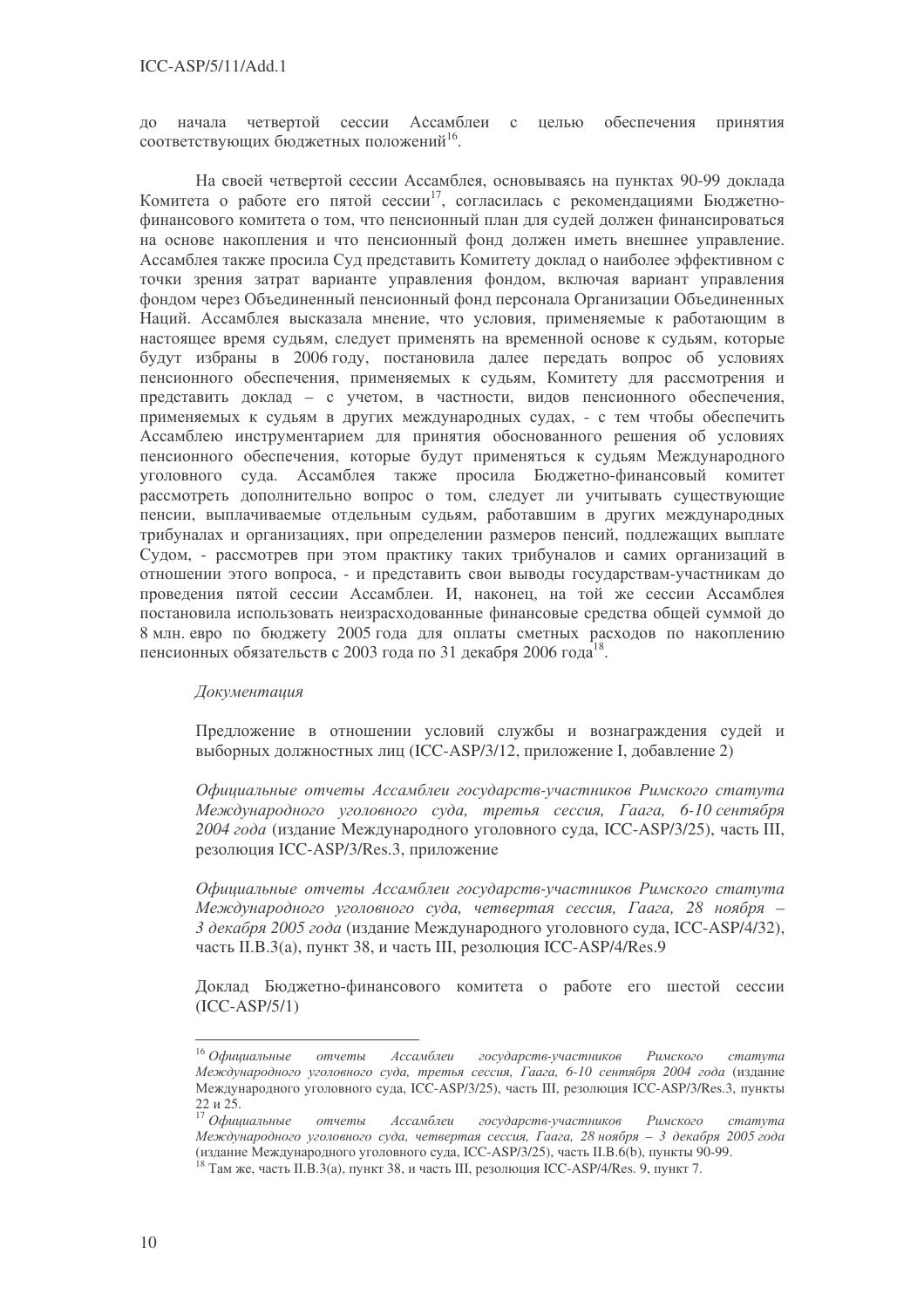Доклад о тендере в отношении пенсионного плана для судей (ICC-ASP/5/18)

Доклад Секретаря Суда о пенсионных планах для судей, используемых в других международных трибуналах (ICC-ASP/5/19)

Доклад Бюджетно-финансового комитета о работе его седьмой сессии (ICC-ASP/5/23 Add.1)

### 17. Условия службы и вознаграждения Прокурора и заместителей Прокурора

Статья 49 Римского статута предусматривает, что судьи, Прокурор, заместители Прокурора, Секретарь Суда и заместитель Секретаря Суда получают такие оклады, пособия и компенсацию расходов, какие могут быть определены Ассамблеей государств-участников.

На своей третьей сессии Ассамблея приняла к сведению предложение относительно условий службы и вознаграждения Прокурора и заместителей Прокурора, содержащееся в документе ICC-ASP/3/12, приложение II, и, подтвердив положения решения, содержащееся в документе ICC-ASP/1/Decision 3 и касающееся участия Международного уголовного суда в Объединенном пенсионном фонде персонала Организации Объединенных Наций, просила Бюджетно-финансовый комитет рассмотреть это предложение, а также любые другие соответствующие альтернативные варианты и доложить об этом до начала четвертой сессии Ассамблеи<sup>19</sup>.

На своей четвертой сессии Ассамблея вновь приняла к сведению доклад Канцелярии Прокурора по данному пункту, содержащийся в вышеупомянутом документе, а также просьбу Бюджетно-финансового комитета к Суду представить доклад по данному вопросу, включая некоторые варианты с указанием соответствующих расходов, на его следующей сессии, и просила Комитет представить доклад по этой теме до начала пятой сессии Ассамблеи<sup>20</sup>.

### Документация

Предложение в отношении условий службы и вознаграждения судей и выборных должностных лиц (ICC-ASP/3/12, приложение II)

Официальные отчеты Ассамблеи государств-участников Римского статута Международного уголовного суда, третья сессия, Гаага, 6-10 сентября 2004 года (издание Международного уголовного суда, ICC-ASP/3/25), часть III, резолюция ICC-ASP/3/Res.3

Официальные отчеты Ассамблеи государств-участников Римского статута Международного уголовного суда, четвертая сессия, Гаага, 28 ноября – 3 декабря 2005 года (издание Международного уголовного суда, ICC-ASP/4/32), часть II.B.6(b)

 $^{19}$  Официальные отчеты Ассамблеи государств-участников Римского статута Международного уголовного суда, третья сессия, Гаага, 6-10 сентября 2004 года (издание Международного уголовного суда, ICC-ASP/3/25), часть III, резолюция ICC-ASP/3/Res.3, пункт 26 постановляющей части.

<sup>&</sup>lt;sup>20</sup> Официальные отчеты Ассамблеи государств-участников Римского статута Международного уголовного суда, четвертая сессия, Гаага, 28 ноября — 3 декабря 2005 года (издание Международного уголовного суда, ICC-ASP/4/32), часть III, резолюция ICC-ASP/4/Res.4, пункт 34, и часть II, пункт 39.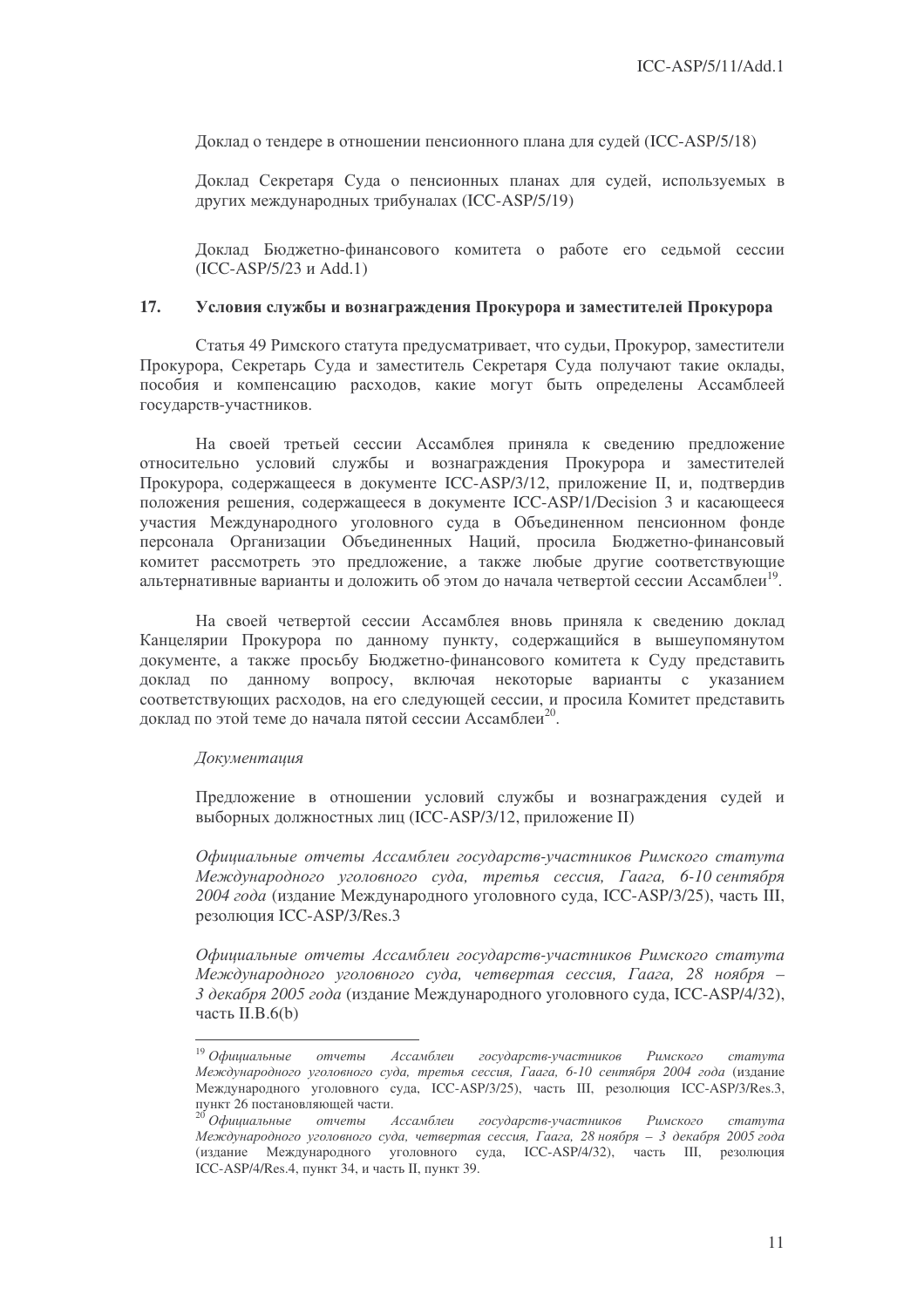Доклад об условиях службы и вознаграждения Прокурора и заместителей Прокурора, подготовленный согласно пункту 26 резолюции ICC-ASP/3/Res.3  $(ICC-ASP/4/11)$ 

Доклад Бюджетно-финансового комитета о работе его шестой сессии  $(ICC-ASP/5/1)$ 

Доклад об условиях службы и вознаграждения Прокурора и заместителей Прокурора (ICC-ASP/5/20)

Доклад об условиях службы и вознаграждении Прокурора и заместителей Прокурора: финансовые расчеты по пенсиям (ICC-ASP/5/21)

Доклад Бюджетно-финансового комитета о работе его седьмой сессии  $(ICC-ASP/5/23 \text{ и Add.1})$ 

#### 18. Помещения Суда

### а) Постоянные помешения Суда

На своей четвертой сессии Ассамблея, в частности, подчеркнула, что Суд, являясь постоянным судебным учреждением, нуждается в функциональных постоянных помещениях, которые давали бы ему возможность эффективно выполнять свои обязанности; признала, что, судя по имеющейся на настоящее время информации, специальное строительство здания на территории Александерказерне, вероятно, стало бы наиболее гибким решением в плане удовлетворения потребностей постоянного суда в отношении размеров, функциональности и безопасности: приветствовала дополнительное финансовое конкурсное предложение, поступившее от представителя принимающего государства<sup>21</sup>; предложила Суду завершить свою оценку численности персонала и планирование стратегии задолго до проведения следующей сессии Ассамблеи и продолжить дальнейшую работу по подготовке и планированию в отношении детализированных требований, предъявляемых к постоянным помещениям; и рекомендовала, чтобы Бюро Ассамблеи и Бюджетно-финансовый комитет продолжали заниматься этим вопросом и представили пятой сессии Ассамблеи государств-участников доклад по вопросу о постоянных помещениях Суда<sup>22</sup>.

### **Локументаиия**

Официальные отчеты Ассамблеи государств-участников Римского статута Международного уголовного суда, четвертая сессия, Гаага, 28 ноября -3 декабря 2005 года (издание Международного уголовного суда, ICC-ASP/4/32), приложение II

Доклад Бюджетно-финансового комитета о работе его шестой сессии  $(ICC-ASP/5/1)$ 

Доклад о Модели численности персонала Суда (ICC-ASP/5/10)

 $21$  Офишальные  $OMU$ Ассамблеи государств-участников  $P$ *UMCKO2O* cmamyma Международного уголовного суда, четвертая сессия, Гаага, 28 ноября - 3 декабря 2005 года (издание Международного уголовного суда, ICC-ASP/4/32), приложение III.В, заявление, сделанное представителем принимающего государства на 3-м заседании Ассамблеи 2 декабря  $2005$  гола.

 $22$  Там же, часть III, резолюция ICC-ASP/4/Res.2, пункты 1-5.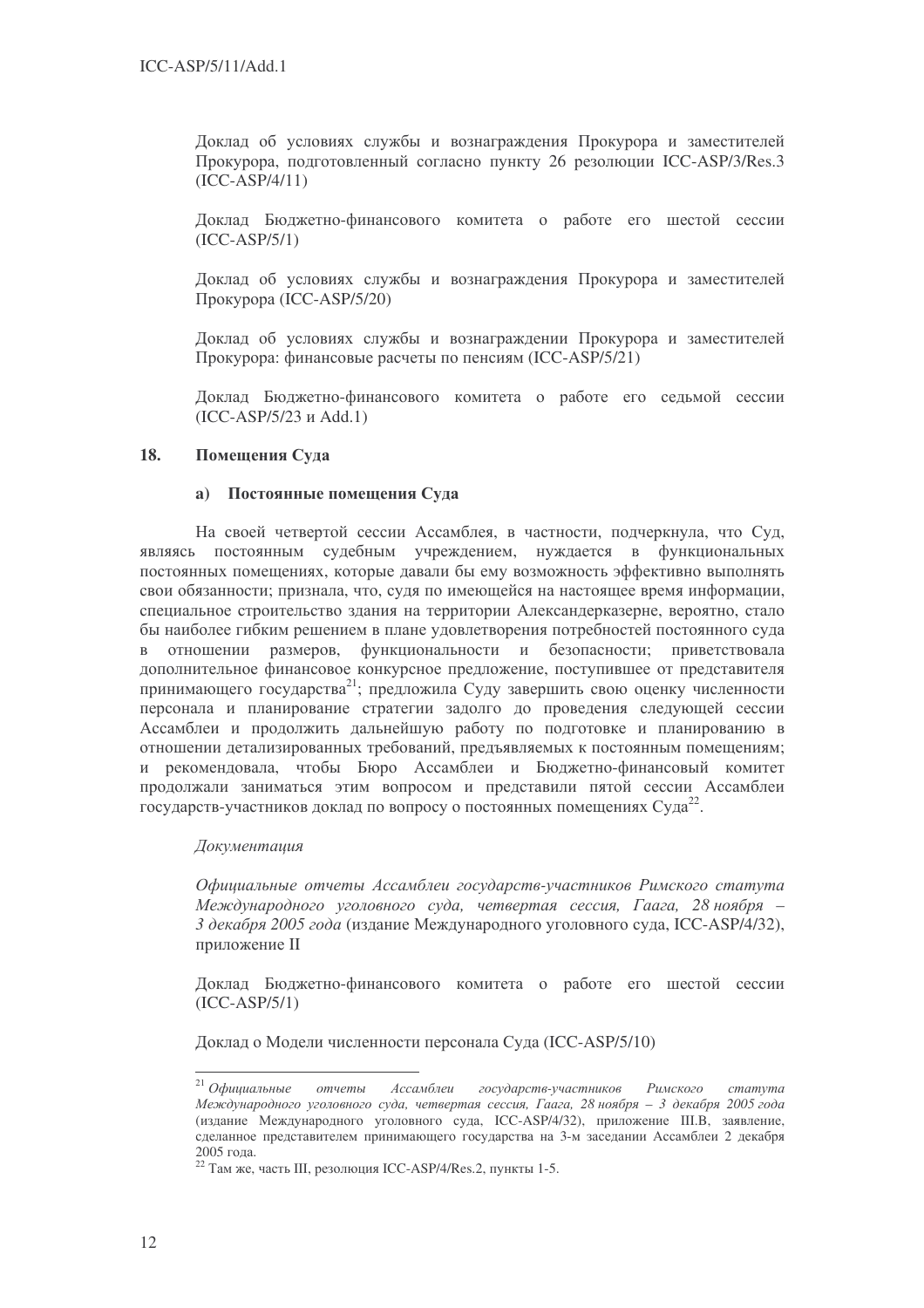Стратегический план Международного уголовного суда (ICC-ASP/5/6)

Доклад о будущих постоянных помещениях Международного уголовного суда: всеобъемлющий доклад о ходе работы (ICC-ASP/5/16)

Доклад о механизмах управления в связи с вопросом о постоянных помещениях Международного уголовного суда (ICC-ASP/5/17)

Доклад Бюджетно-финансового комитета о работе его седьмой сессии  $(ICC-ASP/5/23 \text{ W} Add.1)$ 

### **b)** Временные помещения

На своей возобновленной четвертой сессии Ассамблея постановила, что соответствующий механизм Бюро в Гааге обсудит в открытом формате все вопросы, касающиеся временных помещений Суда, с целью незамедлительного представления доклада Бюро для его незамедлительного рассмотрения в консультации с государствами-участниками и последующей передачи в Бюджетно-финансовый комитет. Ассамблея далее постановила, что Комитет в ближайшее удобное для него время, но не позднее его шестой сессии, сообщит Ассамблее государств-участников об осуществимости и соответствии любых решений относительно временных помещений Суда<sup>23</sup>. На своей шестой сессии Комитет рассмотрел неофициальный доклад Бюро, касающийся трех вариантов временного размещения, а именно:

| Вариант А: | Бинхорстлаан                                                                                  |
|------------|-----------------------------------------------------------------------------------------------|
| Вариант В: | Помещения из сборных конструкций<br>подвариант і) Сатурнусстраат<br>подвариант ii) Вегастраат |
| Вариант С: | Ляйдшендам                                                                                    |

В своем неофициальном докладе Бюро рекомендовало одобрить вариант В (помещения из сборных конструкций), и эта рекомендация была одобрена Бюджетнофинансовым комитетом на его шестой сессии<sup>24</sup>.

#### **Локументаиия**

Доклад Бюджетно-финансового комитета о работе его шестой сессии  $(ICC-ASP/5/1)$ 

Доклад Бюджетно-финансового комитета о работе его седьмой сессии  $(ICC-ASP/5/23 \text{ и Add.}1)$ 

<sup>&</sup>lt;sup>23</sup> Официальные отчеты Ассамблеи государств-участников  $P$ *имского*  $c$ mamyma Международного уголовного суда, возобновленная четвертая сессия, Нью-Йорк, 26-27 января 2006 года (издание Международного уголовного суда, ICC-ASP/4/37), часть II, резолюция ICC-ASP/4/Res.12, пункты 2 и 3.

<sup>&</sup>lt;sup>24</sup> Локлал Бюлжетно-финансового комитета о работе его шестой сессии (ICC-ASP/5/1), пункты 46-53.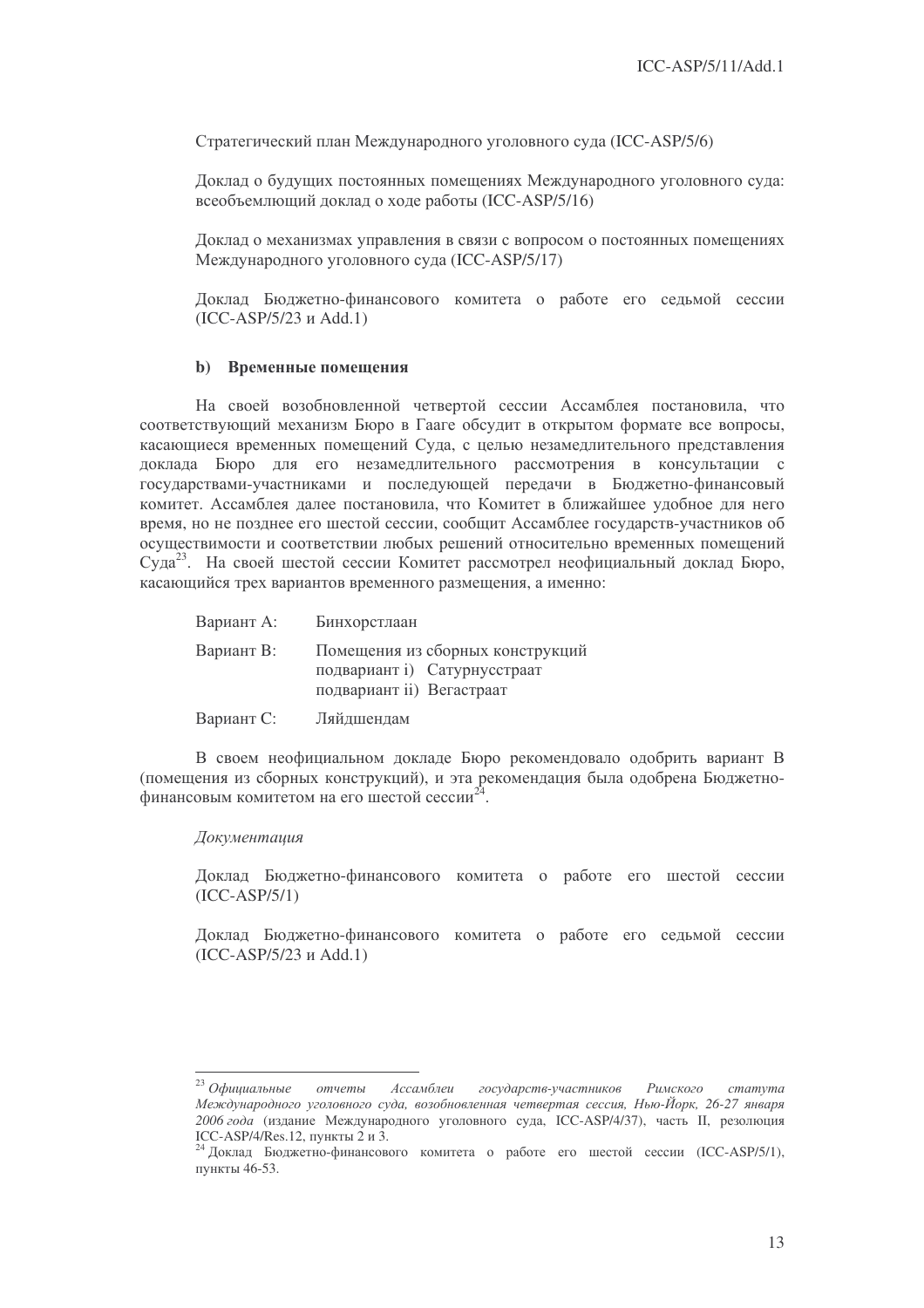#### 19. Оценка штатного расписания и Стратегический план Суда

На своей четвертой сессии Ассамблея, в частности, предложила Суду завершить свою оценку численности персонала и планирование стратегии залолго до проведения следующей сессии Ассамблеи<sup>25</sup>.

Также на своей четвертой сессии Ассамблея, признав важное значение для Суда вовлечения общин в расследуемых ситуациях в процесс конструктивного взаимодействия с Судом, просила Суд представить подробный Стратегический план, включая показатели деятельности, в отношении его информационно-просветительской леятельности для рассмотрения Бюлжетно-финансовым комитетом и Ассамблеей государств-участников, с тем чтобы он мог подробно рассмотреть этот важный вопрос<sup>26</sup>.

На этой же сессии Ассамблея также отметила особенно важное значение связи для операций на местах и зачастую ее высокую стоимость, но пришла к выводу, что расхолы Секции информационных и коммуникационных технологий быстро растут и поэтому должны быть сокращены в соответствии с рекомендациями Бюджетнофинансового комитета. Ассамблея одобрила далее рекомендацию Внешнего аудитора и Бюджетно-финансового комитета относительно разработки Судом стратегии в области информационных и коммуникационных технологий (ИКТ), тесно увязанной с его основными оперативными задачами. Ассамблея предложила Комитету изучить эту стратегию, с тем чтобы на пятой сессии Ассамблеи можно было продолжить рассмотрение потребностей в ИКТ<sup>27</sup>.

И, наконец, на этой же сессии Ассамблея, рассмотрев рекомендации Внешнего аулитора и Бюлжетно-финансового комитета, солержащиеся в пункте 24 локлада о работе пятой сессии Комитета<sup>28</sup>, относительно увязки бюджета Суда с его стратегическими целями, согласилась с этими рекомендациями, просила Суд использовать Стратегический план, который вскоре будет разработан, в качестве отправной точки в процессе бюджетного планирования в будущем, приветствовала решение Суда разработать Модель численности персонала Суда и выразила надежду на то, что вскоре она будет рассмотрена государствами-участниками<sup>29</sup>.

### **Локументаиия**

Доклад Бюджетно-финансового комитета о работе его шестой сессии  $(ICC-ASP/5/1)$ 

Стратегический план Международного уголовного суда (ICC-ASP/5/6)

Доклад о стратегии Суда в области информационных и коммуникационных технологий (ICC-ASP/5/7)

Доклад о Модели численности персонала Суда (ICC-ASP/5/10)

 $25$  Официальные Ассамблеи государств-участников cmamvma отчеты Римского Международного уголовного суда, четвертая сессия, Гаага, 28 ноября - 3 декабря 2005 года (издание Международного уголовного суда, ICC-ASP/4/32), часть III, резолюция ICC-ASP/4/Res. 2.  $\overline{IVH}$  TV

 $6$  Там же, часть III, резолюция ICC-ASP/4/Res.4, пункт 22, и часть II, В.2., пункт 30.

 $^{27}$  Tam же, часть II.B.2., пункт 23.

<sup>&</sup>lt;sup>28</sup> Там же, часть II.В.6(b), пункт 24.

<sup>&</sup>lt;sup>29</sup> Там же, часть II.B.1(с), пункт 13.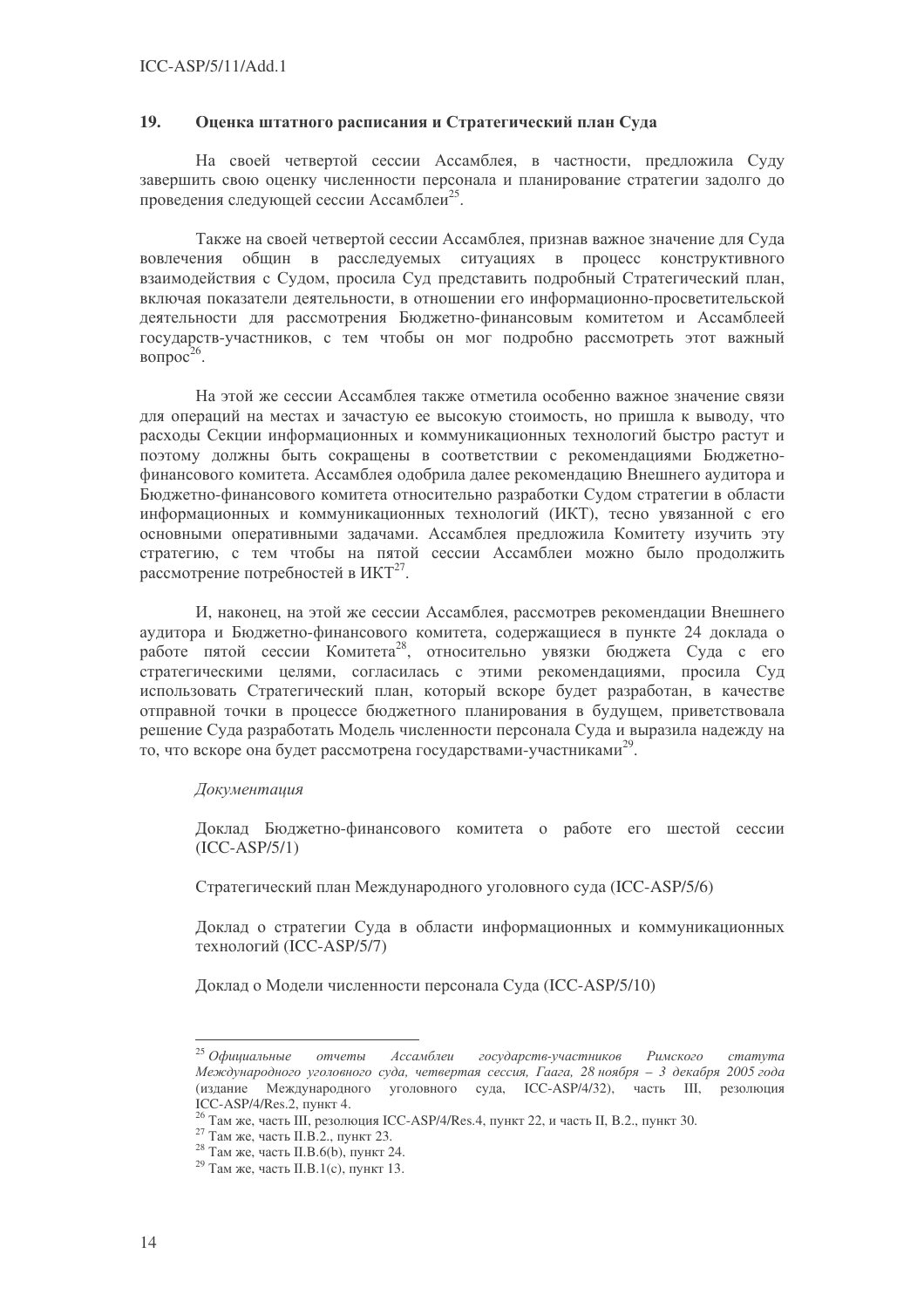Стратегический информационно-просветительской план деятельности Международного уголовного суда (ICC-ASP/5/12)

Доклад Бюджетно-финансового комитета о работе его седьмой сессии  $(ICC-ASP/5/23 \text{ и Add.1})$ 

#### 20. Решения, касающиеся сроков и места проведения следующей сессии Ассамблеи государств-участников

В соответствии с правилом 5 Правил процедуры дата начала  $\overline{M}$ продолжительность каждой сессии Ассамблеи определяются Ассамблеей на предшествующей сессии.

#### $21.$ Решения, касающиеся сроков и места проведения следующей сессии Бюджетно-финансового комитета

В соответствии с пунктом 4 приложения к резолюции ICC-ASP/l/Res.4 Комитет проводит свои сессии по необходимости, но не реже одного раза в год. На своей седьмой сессии Комитет принял решение рекомендовать Ассамблее провести его восьмую сессию в Гааге 23-26 апреля 2007 года, а его девятую сессию в предварительном порядке с 8 по 12 октября 2007 года при условии подтверждения этих сроков на апрельской сессии Комитета.

#### $22.$ Прочие вопросы

### а) Проект соглашения о штаб-квартире между Международным уголовным судом и государством пребывания

В соответствии с пунктом 2 статьи 3 Римского статута Суд вступает с государством пребывания в соглашение о штаб-квартире, одобряемое Ассамблеей государств-участников и впоследствии заключаемое Председателем Суда от имени Суда.

На своей первой сессии Ассамблея утвердила основные принципы, регулирующие соглашение о штаб-квартире, которое должно быть заключено между Судом и страной пребывания<sup>30</sup>.

### Документация

Локлад по проекту соглашения о штаб-квартире между Международным уголовным судом и государством пребывания (ICC-ASP/5/25)

 $30$  Официальные отчеты Ассамблеи государств-участников Римского cmamyma Международного уголовного суда, первая сессия. Нью-Йорк, 3-10 сентября 2002 года (издание Организации Объединенных Наций, в продаже под No. R.03.V.2 и исправление), часть II.F.